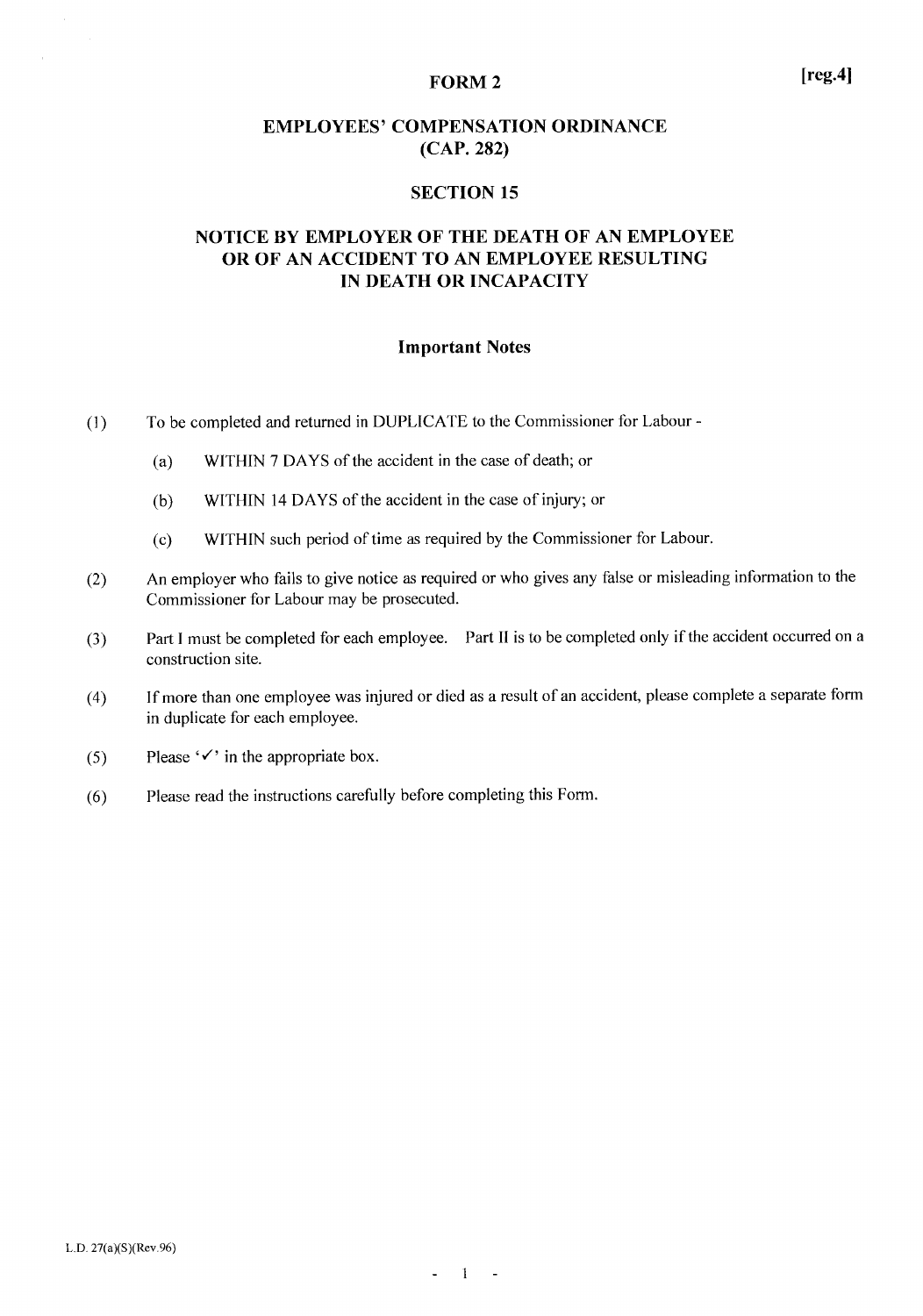### FORM<sub>2</sub>

# **EMPLOYEES' COMPENSATION ORDINANCE** (CAP. 282)

# **SECTION 15**

# NOTICE BY EMPLOYER OF THE DEATH OF AN EMPLOYEE OR OF AN ACCIDENT TO AN EMPLOYEE RESULTING IN DEATH OR INCAPACITY

To the Commissioner for Labour

| I declare that the information given in this form is, to the best of my knowledge, true and accurate. |                                                     |                                         |          |                                       |
|-------------------------------------------------------------------------------------------------------|-----------------------------------------------------|-----------------------------------------|----------|---------------------------------------|
| Signature:                                                                                            |                                                     | (for and on behalf of the employer)     |          |                                       |
| Name (in block letters) :                                                                             |                                                     |                                         |          |                                       |
| Position:                                                                                             | Sole proprietor<br>Manager                          | Partner<br>Officer                      |          |                                       |
| Date:                                                                                                 |                                                     |                                         |          | Chop of Company<br>(Note 1)           |
| Particulars of the employee<br>A.                                                                     |                                                     | $\triangleright$ Part I $\triangleleft$ |          |                                       |
| Name of employee (Surname first)                                                                      |                                                     |                                         |          | Identity Card/Passport No.            |
| Telephone No.                                                                                         | Fax No.                                             | Address                                 |          |                                       |
| Date of Birth                                                                                         | <b>Sex</b>                                          | Occupation                              |          | An apprentice                         |
| Day/Month/Year                                                                                        | Male 1<br>Female                                    |                                         |          | Yes $\Box$<br>No                      |
| Particulars of employer<br>В.                                                                         |                                                     |                                         |          |                                       |
| Name of employing company/person                                                                      |                                                     |                                         | (Note 2) | Business Registration Certificate No. |
| Telephone No.                                                                                         | Address                                             |                                         | Trade    |                                       |
| Fax No.                                                                                               |                                                     |                                         |          |                                       |
| C.                                                                                                    | Particulars of principal contractor/holding company | (Note 3)                                |          |                                       |
| Name of principal contractor/holding company                                                          |                                                     |                                         |          | Business Registration Certificate No. |
| Telephone No.                                                                                         | Address                                             |                                         | Trade    |                                       |
| Fax No.                                                                                               |                                                     |                                         |          |                                       |
| Description of accident<br>D.                                                                         |                                                     |                                         |          |                                       |
| Describe how the accident happened and state what the employee was doing at the time                  |                                                     |                                         | (Note 4) |                                       |
|                                                                                                       |                                                     | TT:                                     |          | Dooult of agoidant                    |

| State whether the accident                    | Date of accident | Time of accident                                              | Result of accident                             |
|-----------------------------------------------|------------------|---------------------------------------------------------------|------------------------------------------------|
| occurred in the course of work<br>Yes<br>- No |                  | a.m./p.m.                                                     | $\left  \right $ Death $\left  \right $ Injury |
|                                               | Day/Month/Year   |                                                               |                                                |
| Address of the place of accident              |                  | Name of hospital/clinic where the employee received treatment |                                                |
|                                               |                  |                                                               |                                                |

 $\Box$ 

 $\overline{a}$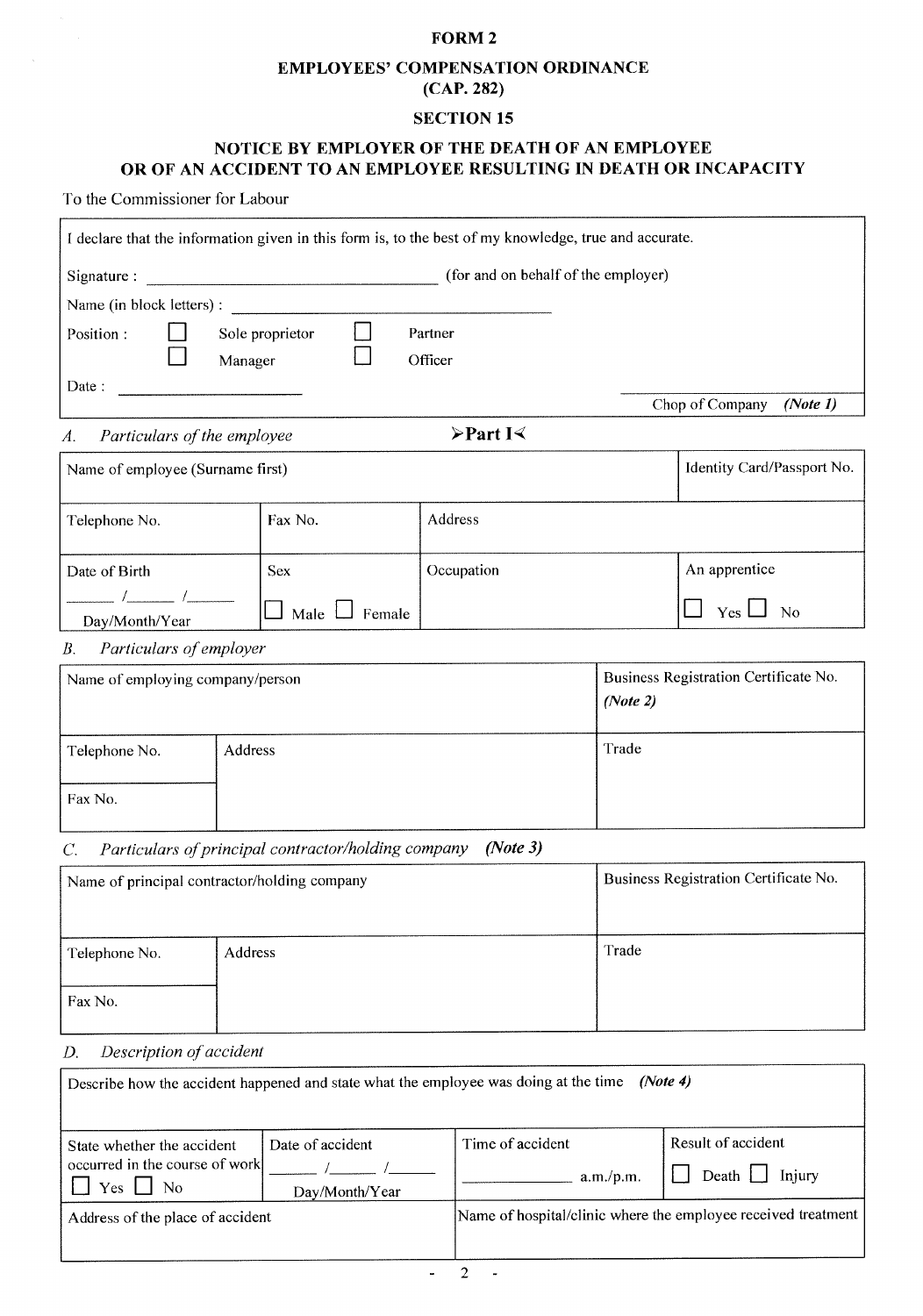| Policy No. |
|------------|
|            |
|            |
|            |
|            |

#### $\cal F.$ Details of earnings of the employee

| Average number of working days per month<br>$_{22}$ $\Box$ $_{24}$ $\Box$ $_{26}$ $\Box$ $_{30}$<br>(please specify)                                   | Rest day is<br>not paid<br>paid<br>(a)<br>Ш<br>not fixed<br>fixed on $\qquad$<br>(b) | (Day of week) |
|--------------------------------------------------------------------------------------------------------------------------------------------------------|--------------------------------------------------------------------------------------|---------------|
| Details of earnings per month for the month immediately preceding the date of accident: (Note 6)                                                       |                                                                                      |               |
|                                                                                                                                                        |                                                                                      |               |
| Basic salary/wages<br>(a)                                                                                                                              | $\mathsf{S}$                                                                         | ' month       |
| Food allowances/value of free food provided by employer<br>(b)                                                                                         | $\sim$                                                                               | $/$ month     |
| (c)                                                                                                                                                    | $\sim$                                                                               | $/$ month     |
| (please specify)                                                                                                                                       |                                                                                      |               |
| Total $(a) + (b) + (c)$                                                                                                                                | $\sim$                                                                               | $/$ month     |
| Average monthly earnings of the employee for the past 12 months (or total period of employment, if less than 12 months)<br>preceding the accident were |                                                                                      |               |
|                                                                                                                                                        | \$                                                                                   | $/$ month     |
|                                                                                                                                                        |                                                                                      |               |

G. Fatal accident (to be completed where accident results in death)

| Whether police was notified<br>Yes<br>(name of police station) | Name and address of next-of-kin of the deceased<br>employee | Relationship with the<br>deceased employee |
|----------------------------------------------------------------|-------------------------------------------------------------|--------------------------------------------|
| No                                                             |                                                             | Telephone No.                              |

Direct settlement (to be completed only where the injury results in temporary incapacity for not more than 7 Н. days and no permanent incapacity, and the employer and employee have chosen to directly settle the employees' compensation claim)

| Period of sick leave                                                                 | Amount of compensation:                        |
|--------------------------------------------------------------------------------------|------------------------------------------------|
| Day / Month / Year<br>Day / Month / Year<br>Day / Month / Year<br>Day / Month / Year | \$<br>paid<br>Year<br>Month/<br>Day $\sqrt{ }$ |
| Total number of sick leave days : _______________________________ days               |                                                |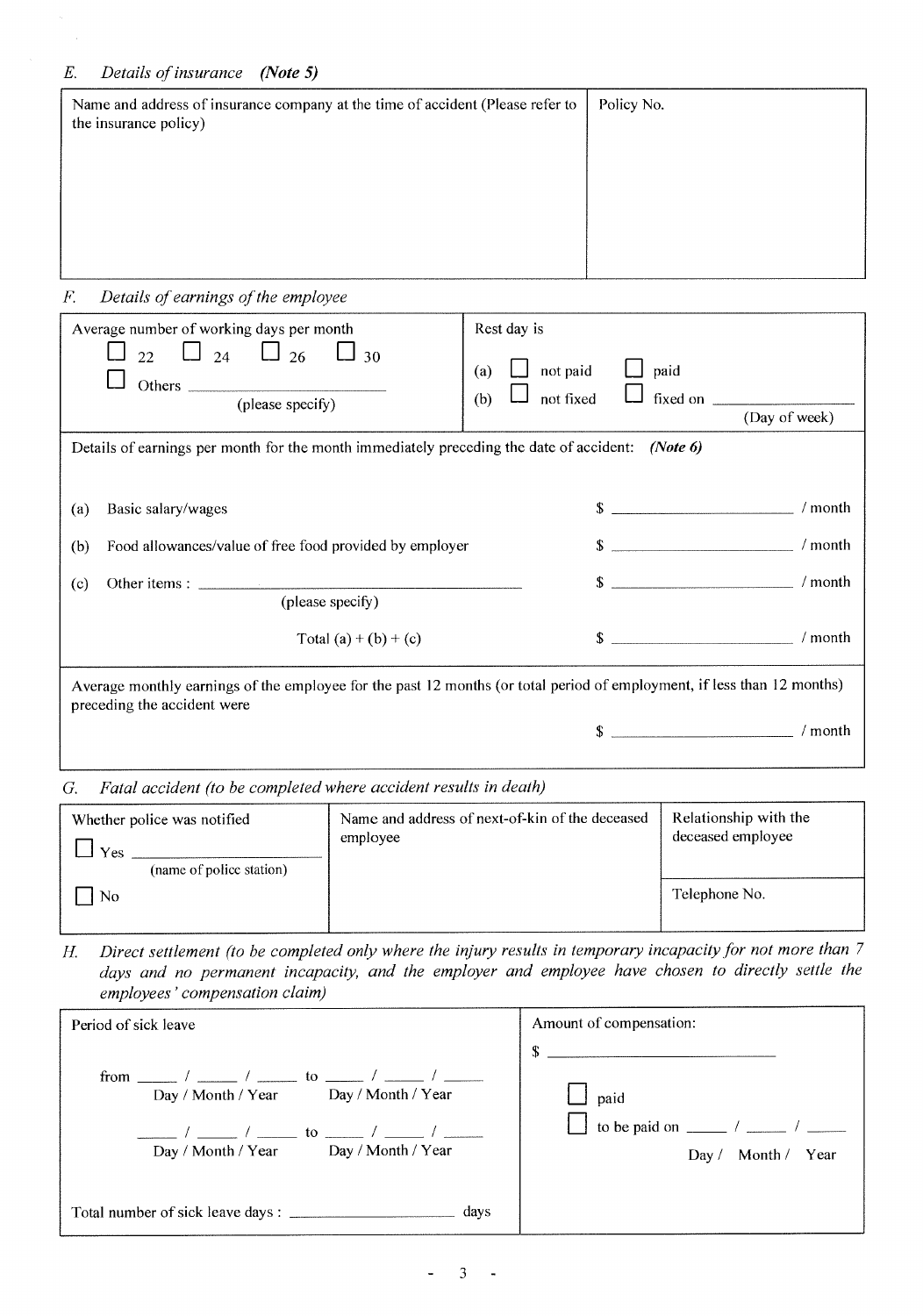person fell

| The accident occurred in $-$ (Note 7)                             |                    |                                   |             |                                       |        |                           |
|-------------------------------------------------------------------|--------------------|-----------------------------------|-------------|---------------------------------------|--------|---------------------------|
| Construction site                                                 | Shipyard           |                                   | Manufactory |                                       | Others |                           |
| 01<br>Building worksite                                           | 04                 | Floating vessel                   | 07          | Production area                       | 11     | Container yard            |
| 02<br>Civil worksite                                              | 05                 | Non-floating vessel               | 08          | Maintenance<br>workshop               | 12     | Catering<br>establishment |
| 03<br>Renovation/repair<br>of existing buildings                  | 06                 | Maintenance<br>workshop           | 09          | Loading/unloading<br>area             | 13     | Please specify            |
|                                                                   |                    |                                   | 10          | Storage area                          |        |                           |
| Activity carried out on the site at the time of accident (Note 8) |                    |                                   |             |                                       |        |                           |
|                                                                   |                    |                                   |             |                                       |        |                           |
|                                                                   |                    |                                   |             |                                       |        |                           |
| J.<br>Nature of injury                                            | (Note 9)           |                                   |             |                                       |        |                           |
| Describe the nature of injury                                     |                    |                                   |             |                                       |        |                           |
|                                                                   |                    |                                   |             |                                       |        |                           |
| Indicate nature of injury (tick one box) —                        |                    |                                   |             |                                       |        |                           |
| Abrasion<br>0 <sub>1</sub>                                        | 06                 | Contusion &<br>bruise             | 11          | Electric shock                        | 16     | Poisoning                 |
| 02<br>Amputation                                                  | 07                 | Concussion                        | 12          | Fracture                              | 17     | Irritation                |
| 03<br>Asphyxia                                                    | 08                 | Laceration and cut                | 13          | Puncture wound                        | 18     | Nausea                    |
| Burn (heat)<br>04                                                 | 09                 | Dislocation                       | 14          | Sprain & strain                       | 19     | Multiple injuries         |
| 05<br><b>Burn</b>                                                 | 10                 | Crushing                          | 15          | Freezing                              | 20     | Others                    |
|                                                                   |                    |                                   |             |                                       |        | (please specify)          |
|                                                                   |                    |                                   |             |                                       |        |                           |
| Part of body injured (tick one box) —<br>Head                     | Neck & Trunk       | <b>Upper Limbs</b>                |             | Lower Limbs                           |        |                           |
| 21<br>Skull/scalp                                                 | 31<br>Neck         | 41                                | Finger      | 51<br>Hip                             | 61     | Multiple locations        |
| 22<br>Eye                                                         | 32<br><b>Back</b>  | 42                                | Hand/palm   | Thigh<br>52                           |        | (please specify)          |
| 23<br>Ear                                                         | 33<br>Chest        | 43                                | Forearm     | Knee<br>53                            |        |                           |
| Mouth/tooth<br>24                                                 | Abdomen<br>34      | 44                                | Elbow       | 54<br>Leg                             |        |                           |
| 25<br>Nose                                                        | 35<br>Trunk        | 45                                | Upper arm   | 55<br>Ankle                           |        |                           |
| 26<br>Face                                                        | Pelvis/groin<br>36 | 46                                | Shoulder    | 56<br>Foot                            |        |                           |
|                                                                   |                    |                                   |             |                                       |        |                           |
| Type of accident (tick one box)<br>К.                             |                    | (Note 9)                          |             |                                       |        |                           |
| Trapped in or between<br>01<br>objects                            | 05                 | Striking against<br>fixed or      | 10          | Trapped by<br>collapsing or           | 15     | Exposure to fire          |
| 02<br>Injured whilst lifting or                                   |                    | stationary object                 |             | overturning object                    | 16     | Exposure to<br>explosion  |
| carrying                                                          | 06                 | Striking against<br>moving object | 11          | Struck by moving<br>or falling object | 17     | Others                    |
| Slip, trip or fall on same<br>03<br>level                         | 07                 | Stepping on<br>object             | 12          | Struck by moving<br>vehicle           |        | (Please specify)          |
| Fall of person<br>04<br>from height*                              | 08                 | Exposure to or                    | 13          | Contact with moving                   |        |                           |
| metres                                                            |                    | contact with<br>harmful           |             | machinery or<br>object being          |        |                           |
|                                                                   |                    | substance                         |             | machined                              |        |                           |
|                                                                   | 09                 | Contact with<br>electricity or    | 14          | Drowning                              |        |                           |
| * distance through which                                          |                    | electric discharge                |             |                                       |        |                           |
|                                                                   |                    |                                   |             |                                       |        |                           |

 $\Box$  $\overline{4}$  $\sim$   $\pm$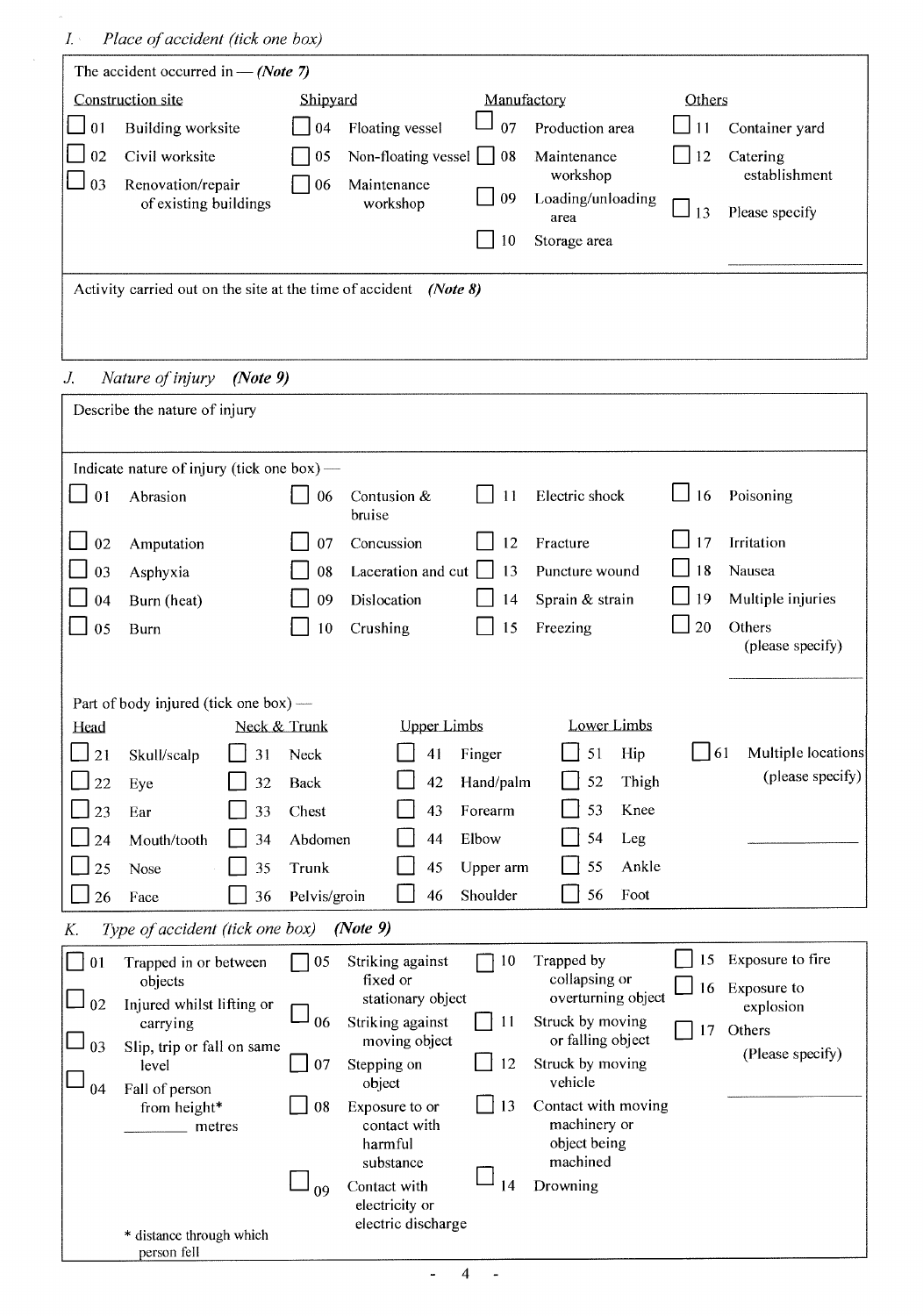| L÷             | Agents involved, if any (tick one or more boxes)                                                                                                                                                                               |                |                                                                                                                                   | (Note 9)       |                                                                                                                                      |          |                                                                                                                                             |
|----------------|--------------------------------------------------------------------------------------------------------------------------------------------------------------------------------------------------------------------------------|----------------|-----------------------------------------------------------------------------------------------------------------------------------|----------------|--------------------------------------------------------------------------------------------------------------------------------------|----------|---------------------------------------------------------------------------------------------------------------------------------------------|
| 01<br>02<br>03 | Equipment for lifting/<br>conveying<br>Portable power or<br>hand tools<br>Other machinery,<br>please specify:<br>Type:<br>Part causing injury:<br>prime mover<br>(a)<br>transmission<br>(b)<br>part<br>working part<br>$\circ$ | 04<br>05<br>06 | Material/product<br>being handled<br>or stored<br>Ladder or working<br>at height<br>Sewage, manhole<br>or other<br>confined space | 07<br>08<br>09 | Movable container<br>or package of<br>any kind<br>Floor, ground,<br>stairs or any<br>working surface<br>Gas, vapour, dust<br>or fume | 10<br>12 | Electricity supply,<br>wiring apparatus<br>or equipment<br>Vehicle or associated<br>equipment or<br>machinery<br>Others<br>(Please specify) |
|                | Describe briefly the agents you have indicated                                                                                                                                                                                 |                | (Note 9)                                                                                                                          |                |                                                                                                                                      |          |                                                                                                                                             |

Sketch (to supplement the descriptions given above, if considered necessary)  $M_{\cdot}$ 

| For official use only |  |
|-----------------------|--|
| I.A./Non-I.A.         |  |
| Investigation         |  |
| Processed by          |  |

# $\triangleright$  End of Part I $\triangleleft$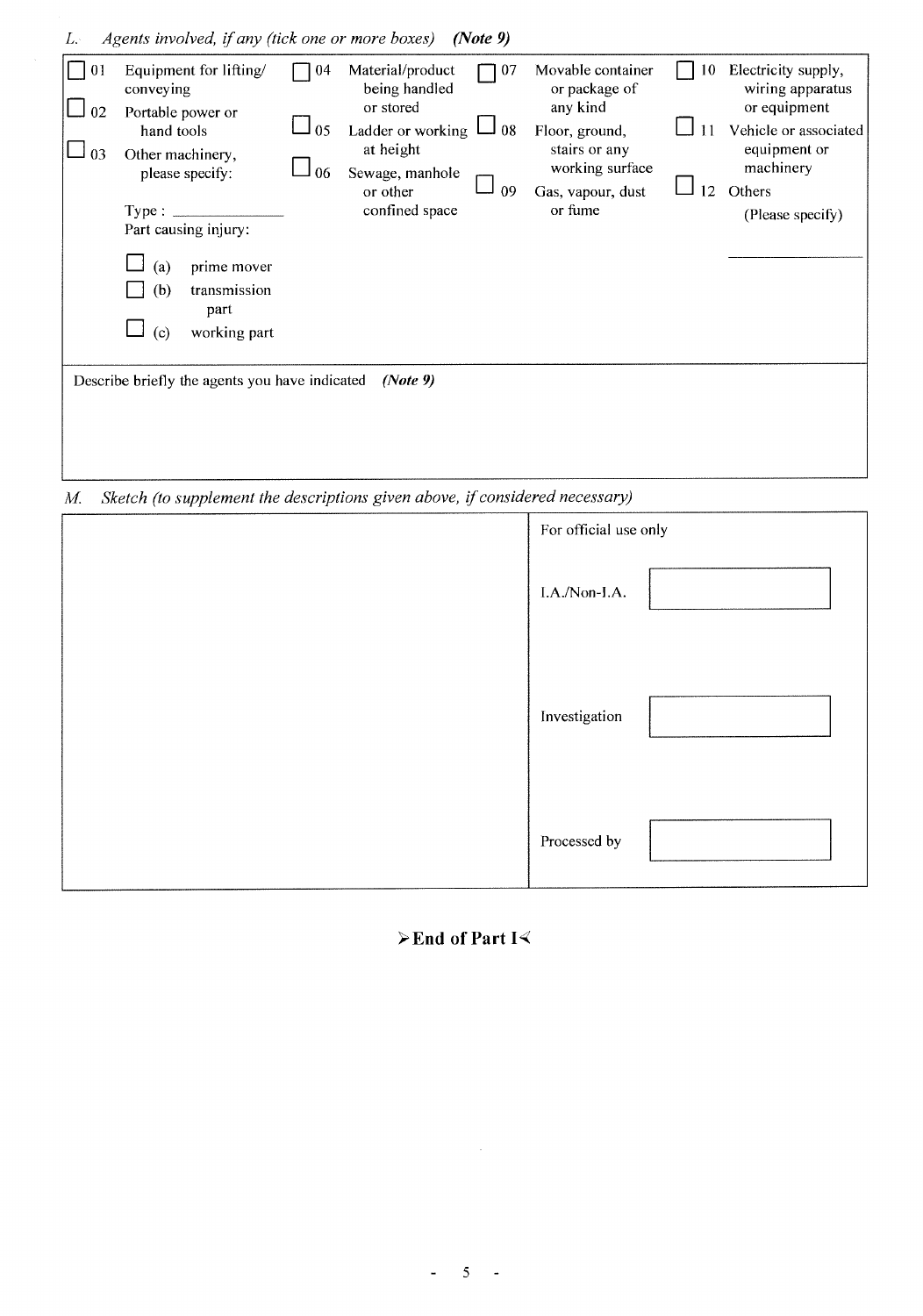# $\triangleright$  Part II  $\triangleleft$

# (To be completed if the accident occurred on a construction site)

Type of work performed by the employee at the time of accident (tick one box)  $N_{\cdot}$ 

| 01                                                                                    | Concreting                                          | 07 | Painting                         |              | 13 | Trench work        | 19             | Slope work              |
|---------------------------------------------------------------------------------------|-----------------------------------------------------|----|----------------------------------|--------------|----|--------------------|----------------|-------------------------|
| 02                                                                                    | Woodworking                                         | 08 | Plastering                       |              | 14 | Gas pipe fitting   | 20             | Others                  |
| 03                                                                                    | Glazier work                                        | 09 | Arc/gas welding                  |              | 15 | Water pipe fitting |                | (please specify)        |
| 04                                                                                    | Reinforcement bar bending                           | 10 | Formwork erection                |              | 16 | Electrical wiring  |                |                         |
| 05                                                                                    | Bamboo scaffolding                                  | 11 | Brick laying                     |              | 17 | Material handling  |                |                         |
| 06                                                                                    | Tubular scaffolding                                 | 12 | Caisson work                     |              | 18 | Lift installation  |                |                         |
|                                                                                       |                                                     |    |                                  |              |    |                    |                |                         |
|                                                                                       | Whereabouts on the site such work was performed     |    |                                  |              |    |                    |                |                         |
|                                                                                       |                                                     |    |                                  |              |    |                    |                |                         |
|                                                                                       |                                                     |    |                                  |              |    |                    |                |                         |
| Ο.                                                                                    | Machinery involved, if any (tick one or more boxes) |    |                                  | (Note $10$ ) |    |                    |                |                         |
| 01                                                                                    | Skip/material hoist                                 |    | 06<br>Hydraulic crane            |              |    | 11                 | Bar bender     |                         |
| 02                                                                                    | Passenger hoist/builders' lift                      |    | 07<br>Suspended working platform |              |    | 12                 | Concrete mixer |                         |
| 03                                                                                    | Tower crane                                         |    | Boatswain's chair<br>08          |              |    | 13                 |                | Air compressor/receiver |
| 04                                                                                    | Mobile crane                                        |    | Pile driver<br>09                |              |    | 14                 |                | Others (please specify) |
| 05                                                                                    | Lorry-mounted crane                                 |    | Boring jig<br>10                 |              |    |                    |                |                         |
|                                                                                       |                                                     |    |                                  |              |    |                    |                |                         |
| Transporting or construction machinery involved, if any (tick one box)<br>$P_{\cdot}$ |                                                     |    |                                  |              |    |                    |                |                         |
| 0 <sub>1</sub>                                                                        | Dump truck                                          |    | Bulldozer<br>04                  |              |    | 07                 |                | Others (please specify) |
| 02                                                                                    | Loader                                              |    | 05<br>Grader                     |              |    |                    |                |                         |
| 03                                                                                    | Excavator                                           |    | Compacting roller<br>06          |              |    |                    |                |                         |

 $\blacktriangleright$  End of Part II $\triangleleft$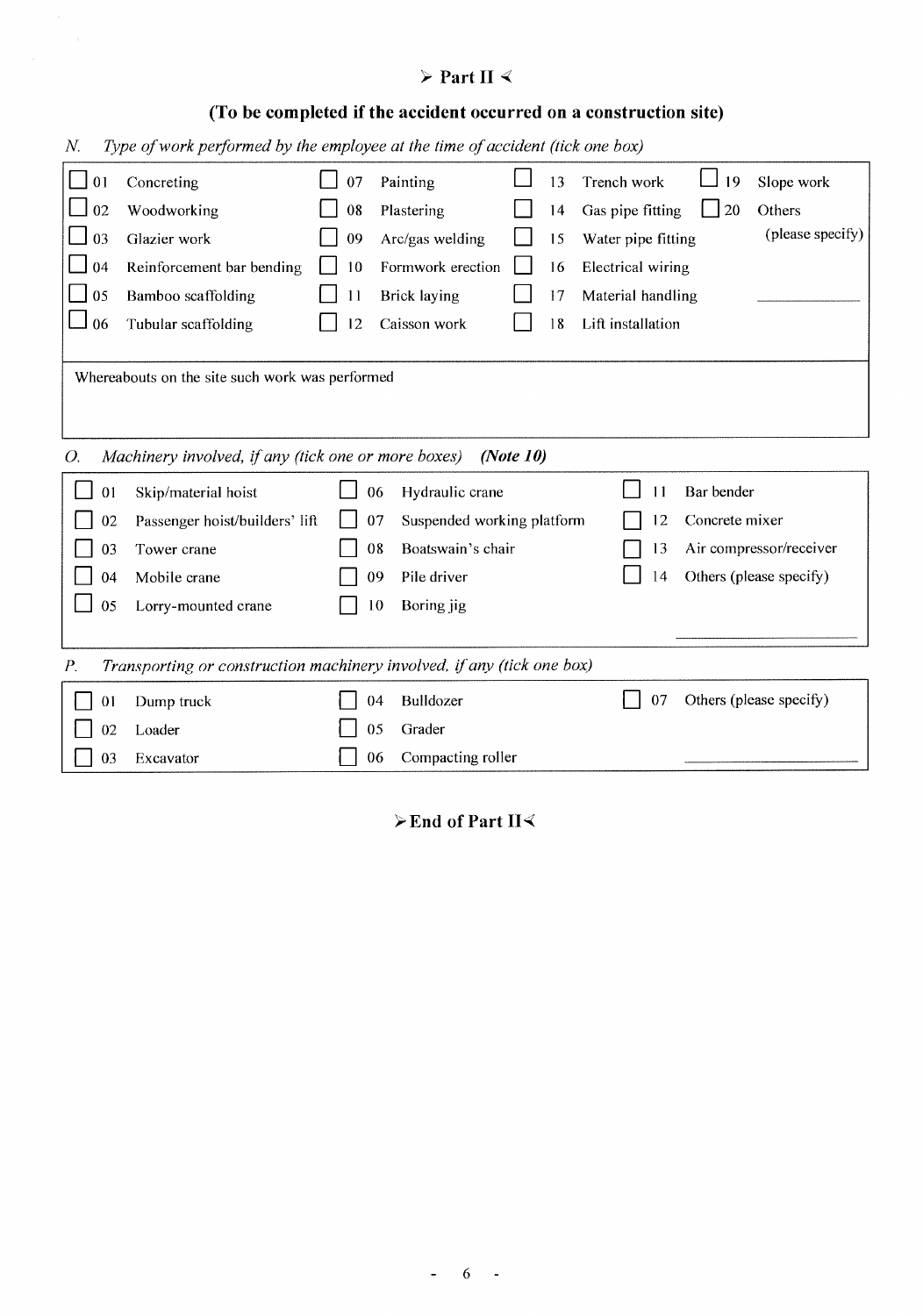# **Explanatory Notes**

- Note  $1$ : The signature and company chop which appear in both copies of Form 2 submitted to the Commissioner for Labour should be in the original.
- If the Business Registration Certificate No. is not available, the Identity Card No. of the Note  $2$ : employing person should be entered.
- Note  $3$ : Section C on particulars of principal contractor/holding company should be completed only when the employer is either —
	- $(a)$ a subcontractor; or
	- $(b)$ a subsidiary of a holding company within the meaning of the Companies Ordinance (Cap. 32) and which is covered by and specified in the insurance policy taken out by the group of companies to which it belongs.
- Describe how the accident happened, state what the employee was doing at the time and give Note 4: details of how the accident happened, e.g. what work was the injured doing, what factors (directly and indirectly) leading to the accident, and how he was injured, etc.
- The name and address of the insurer as appeared on the insurance policy, instead of those of the Note  $5$ : broker or agent, should be entered here.
- Note 6: Earnings include —
	- $(a)$ cash wages;
	- $(b)$ the value of any privilege or benefit which can be estimated in cash, e.g. food, fuel or quarters supplied to the employee if, as a result of the accident, he is deprived of any of them:
	- overtime or other special remuneration for work done, whether in the form of bonus,  $(c)$ allowance or otherwise, if it is of a constant nature; and
	- $(d)$ customary tips.

But remuneration for intermittent overtime, casual payments of a non-recurrent nature, the value of travelling allowances or concession and the employer's contributions to provident funds are not included.

#### Note  $7$ : **Construction Site**

Building worksite: site for building substructure, superstructure, etc.

Civil worksite: site for building roads, bridges, etc.

Renovation/repair of existing buildings: internal or external renovation, repairing, painting or external wall cleaning, etc. (Note: Fitting-out in new buildings should be regarded as a building worksite.).

# Shipvard

Floating yessel: ship building or repairing conducted on floating shipyard or floating yessel.

Non-floating vessel: ship building or repairing conducted on slipway or shore.

Maintenance workshop: maintenance workshop of the shipyard where parts of ships are machined, repaired or maintained.

#### Manufactory

Production area: production workshop or any location where actual production is being carried out.

Maintenance workshop: maintenance workshop of the manufactory where machinery parts are machined, repaired or maintained.

Loading/unloading area: location inside the manufactory assigned for loading and unloading activities including cargo handling.

Storage area: location inside the manufactory used for storage purpose.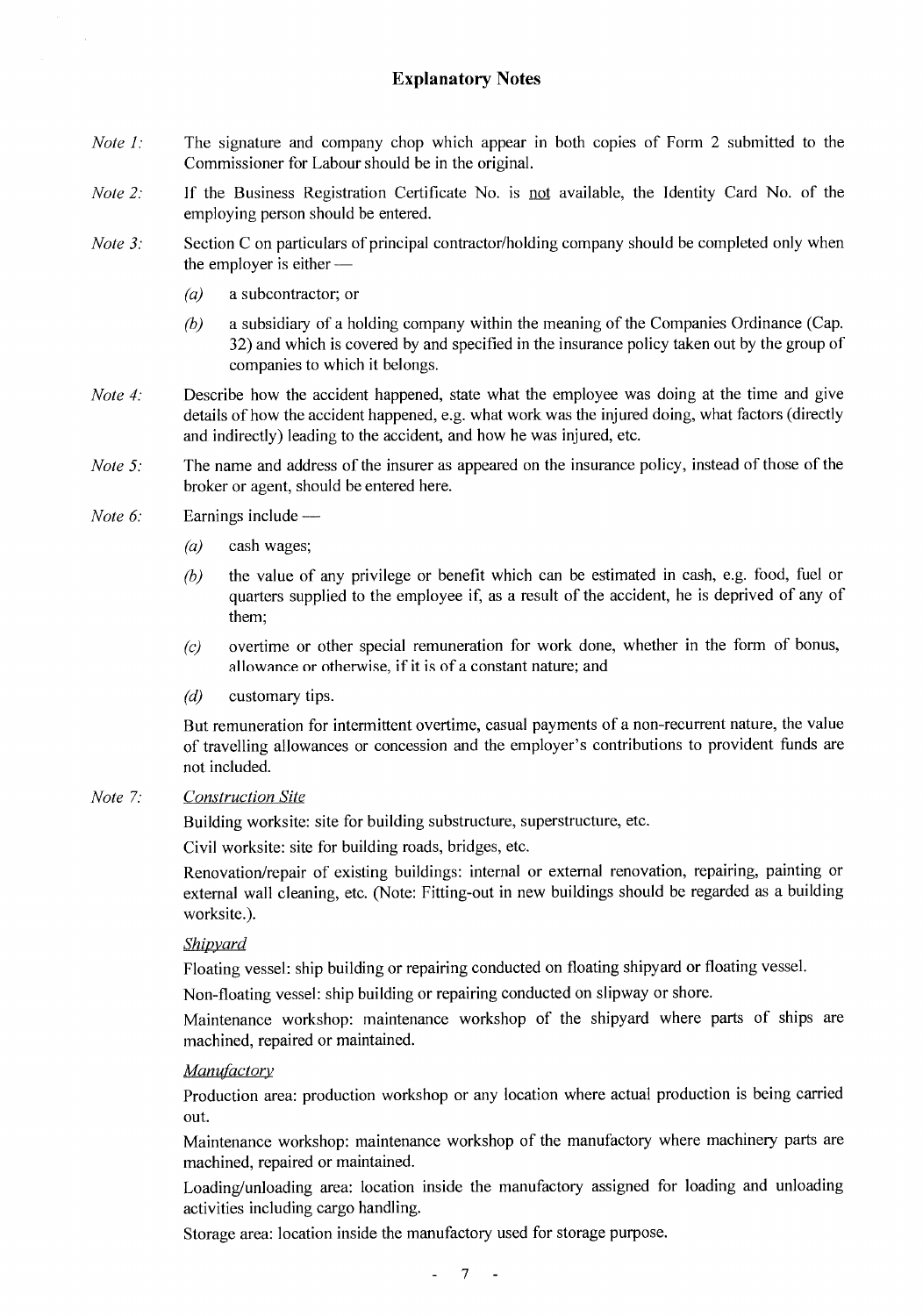#### Others

Container yard: the location where container handling, stacking and maintenance work, etc. are being carried out.

- Note 8: Please briefly describe the main function of the workplace at the time of the accident.
- Please give details on the injury sustained, e.g. while working on a working platform, an Note 9: employee twisted his ankle and fell 3 m onto the ground.

In the above example, the following boxes in sections J, K and L should be marked —

- In section J Nature of injury: Sprain & strain (box 14). ۰
- $\bullet$ In section J Part of body injured: Ankle (box 55).
- $\bullet$ In section K Type of accident: Fall of person from 3 m (box 04).
- In section L Agents involved: Ladder or working at height (box 05).
- In the description of the agents indicated: A platform constructed of a plank which measured 5 m long by 2 m wide and by 5 mm thick.
- If none of the machinery provided is suitable, please tick box 14 and specify the name of the Note 10: machinery or briefly describe the type of machinery involved.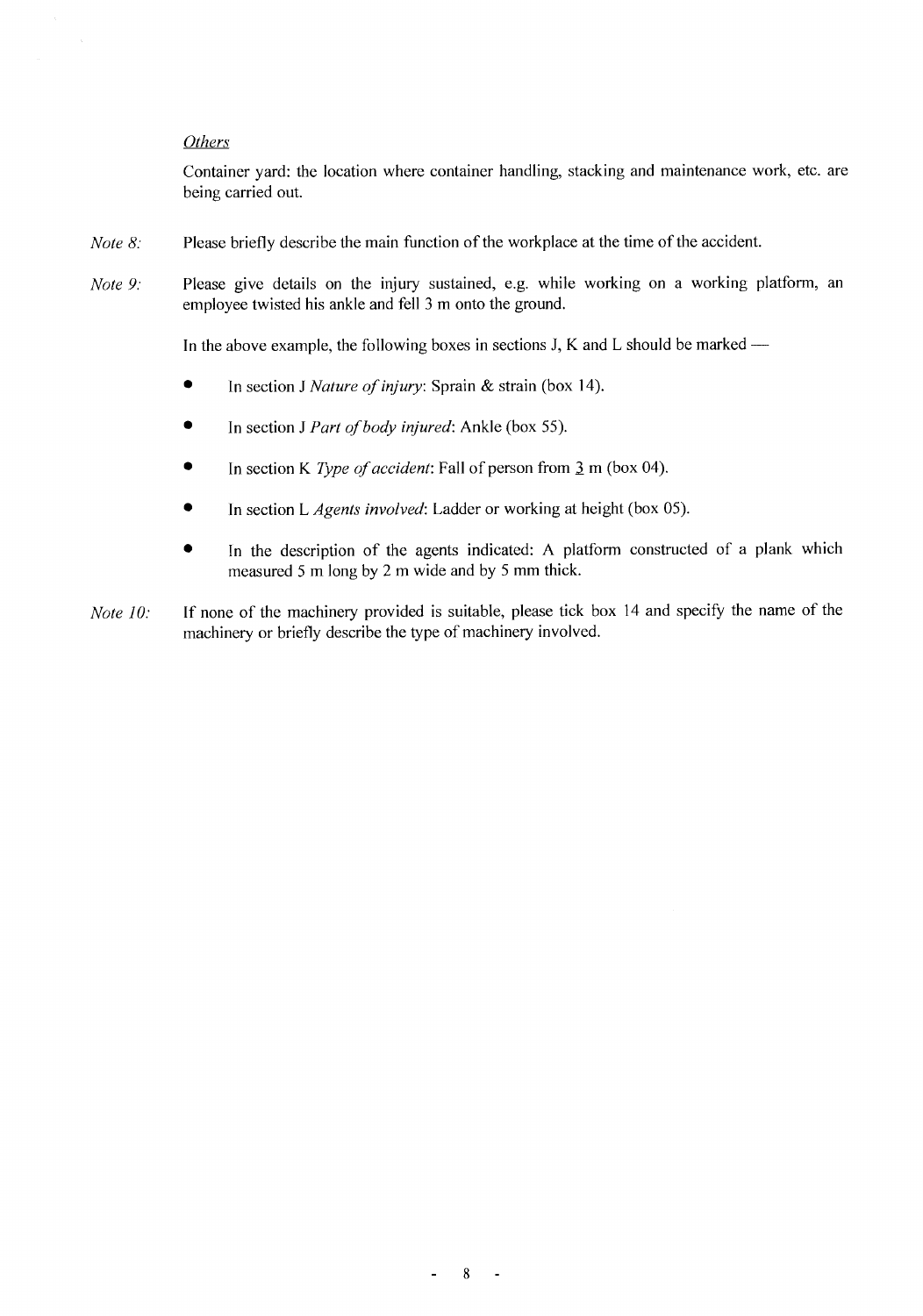# **Supplementary Information on Accidents on Construction Sites**

#### **Explanatory Notes:**

This is not a statutory form required to be submitted under the Employees' Compensation Ordinance for reporting accident. However, the co-operation of employers is sought to complete Sections I, II and III below for accidents occurred on construction sites. The supplementary information will be used for the purpose of accident analysis within Government and by the public bodies concerned.

|     |                 | I. Particulars of Worksite                                                                    |                       |     |                                                                             |
|-----|-----------------|-----------------------------------------------------------------------------------------------|-----------------------|-----|-----------------------------------------------------------------------------|
|     |                 |                                                                                               |                       |     |                                                                             |
|     |                 | Month / Year                                                                                  |                       |     | Month / Year                                                                |
|     |                 |                                                                                               |                       |     |                                                                             |
|     |                 |                                                                                               |                       |     |                                                                             |
|     |                 | Contract No. (if available):                                                                  |                       |     |                                                                             |
|     |                 | Date of Accident:                                                                             |                       |     |                                                                             |
|     |                 |                                                                                               |                       |     | Chop of Company                                                             |
|     |                 | II. Particulars of Project                                                                    |                       |     |                                                                             |
| (A) |                 | Nature of Project                                                                             |                       |     |                                                                             |
|     |                 | $\Box$ Civil Engineering                                                                      | $\Box$ Superstructure |     | Maintenance and Repair                                                      |
| (B) | Private Project |                                                                                               |                       |     |                                                                             |
|     | $\Box$ Yes      |                                                                                               |                       |     | $\exists$ No                                                                |
|     |                 | If Yes, please give name and contact telephone no. of<br>authorized person or project manager |                       |     | If No, please indicate below the type of<br>public works/government project |
|     |                 | Name:                                                                                         |                       |     |                                                                             |
|     |                 |                                                                                               |                       |     |                                                                             |
|     |                 |                                                                                               |                       |     |                                                                             |
| (C) |                 | Public Works or Government Project                                                            |                       |     |                                                                             |
|     | -01             | Architectural Services Department                                                             | -   11                |     | MTR Corporation Limited                                                     |
|     | 02              | <b>Buildings Department</b>                                                                   |                       | 12  | <b>Airport Authority Hong Kong</b>                                          |
|     | -03             |                                                                                               |                       | 13  | Agriculture, Fisheries & Conservation Department                            |
|     | -04             | Drainage Services Department                                                                  | $\vert$ 14            |     | <b>Environmental Protection Department</b>                                  |
|     | $\Box$ 05       | Electrical & Mechanical Services Department                                                   | $\Box$ 15             |     | Home Affairs Department                                                     |
|     | -06             | <b>Highways Department</b>                                                                    |                       | -16 |                                                                             |
|     | ■ 07            |                                                                                               | W.                    | 17  |                                                                             |
|     | $\Box$ 08       | Water Supplies Department                                                                     |                       | 18  | Food & Environmental Hygiene Department                                     |
|     | -09             | <b>Housing Department</b>                                                                     | 719                   |     | Civil Engineering & Development Department                                  |
|     | $\Box$ 10       | Kowloon-Canton Railway Corporation                                                            |                       | 99  | Others (please specify)                                                     |
|     |                 |                                                                                               |                       |     |                                                                             |

| III. | Particulars of Place of Fall (If Injured by Fall from Height) |                   |           |                                               |     |        |  |  |
|------|---------------------------------------------------------------|-------------------|-----------|-----------------------------------------------|-----|--------|--|--|
|      | -01                                                           | Bamboo scaffold   | $\Box$ 04 | Working platform/falsework                    | -07 | Ladder |  |  |
|      | $\sqrt{02}$                                                   | Fragile structure |           | $\Box$ 05 Unfenced edges & lift shaft opening | 08  | Others |  |  |
|      | -03                                                           | Material hoistway | $\pm 06$  | Unfenced/insecurely covered opening           |     |        |  |  |

Please  $\checkmark$  in the appropriate box.